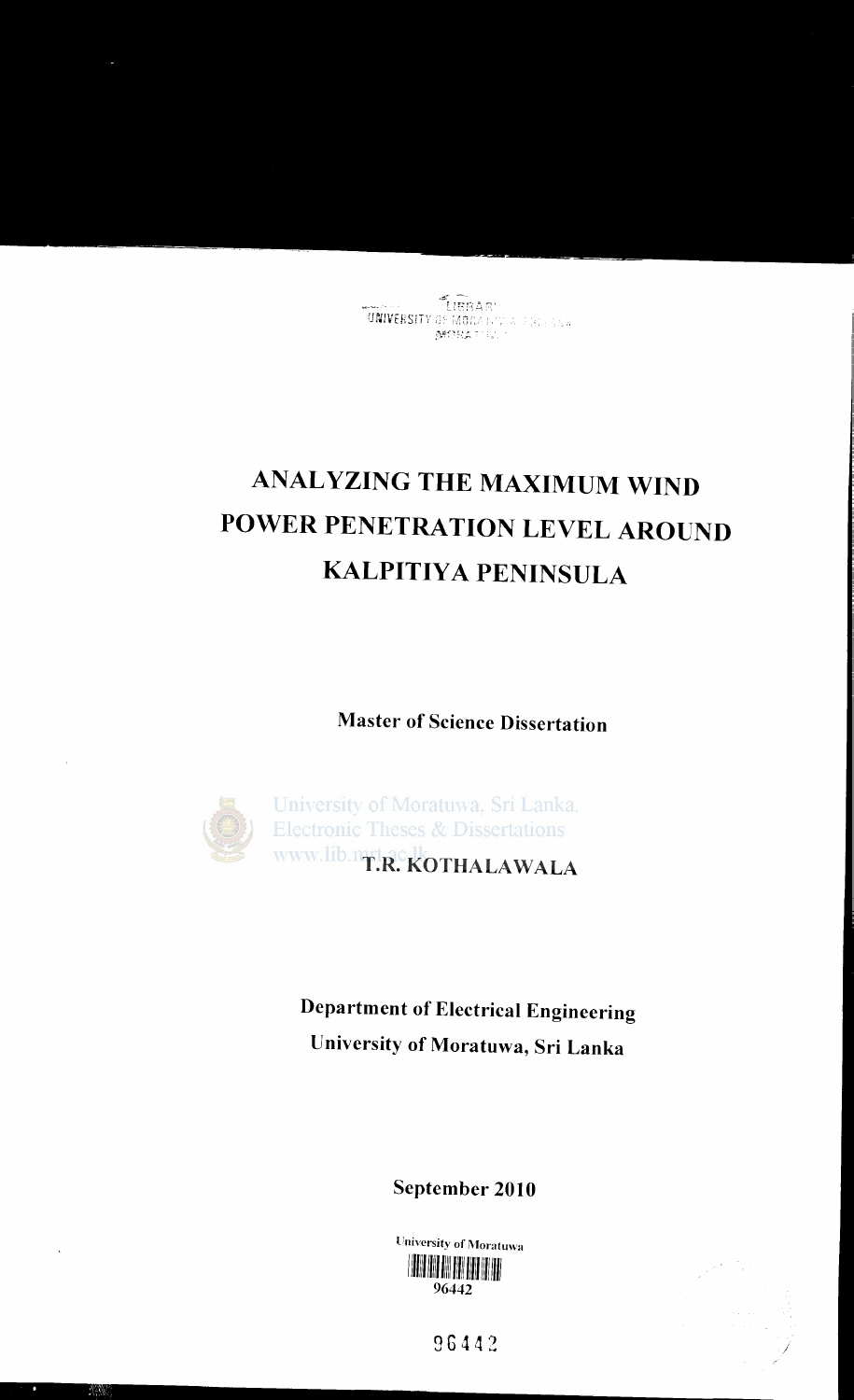#### **DECLARATION**

The work submitted in this dissertation is the result of my own investigation, except where otherwise stated.

It has not already been accepted for any degree, and is also not being concurrently submitted for any other degree.



University of Moratuwa, Sri Lanka. **Electronic Theses & Dissertations** www.lib.mrt.ac.lk

T.R. Kothalawala 28/09/2010

I endorse the declaration by the candidate.

111~

Dr. J.P. Karunadasa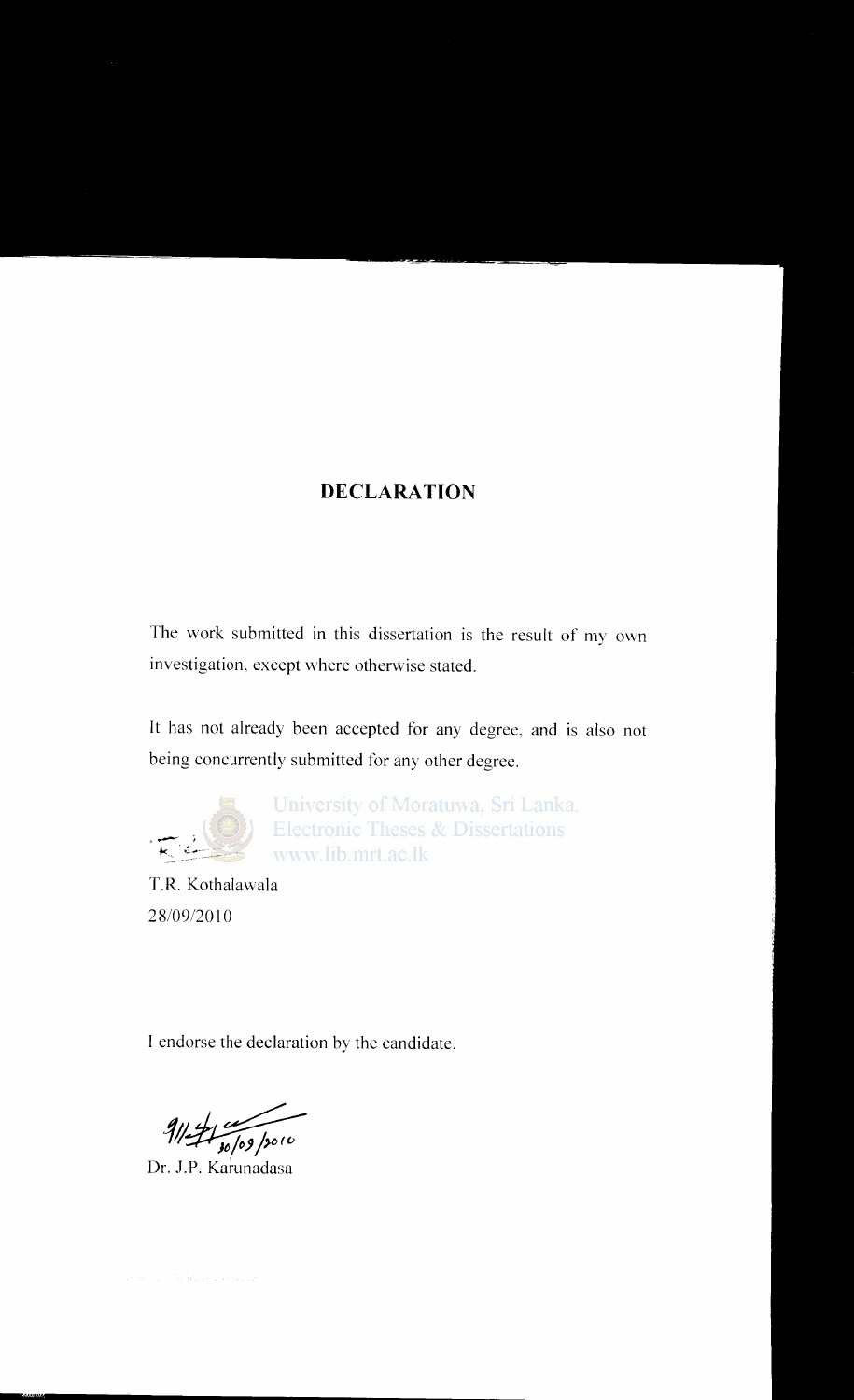#### **CONTENTS**

| <b>Declaration</b>        | i.      |
|---------------------------|---------|
| <b>Abstract</b>           | v       |
| Acknowledgement           | vi      |
| <b>List of Figures</b>    | vii     |
| <b>List of Tables</b>     | viii    |
| <b>List of Appendices</b> | ix      |
| 1.                        |         |
| 1.1.                      |         |
| 1.2.                      |         |
|                           |         |
| 1.2.2.                    |         |
| 1.2.3.                    |         |
|                           | a.<br>4 |
| 'W. 110. mni. actik       |         |
| 1.3.                      |         |
| 1.4.                      |         |
| 1.5.                      |         |
| 2.                        |         |
| 2.1.                      |         |
| 2.2.                      |         |
| 2.3.                      |         |
| 3.                        |         |
| 3.1.                      |         |

the Art We WAND Lagan comes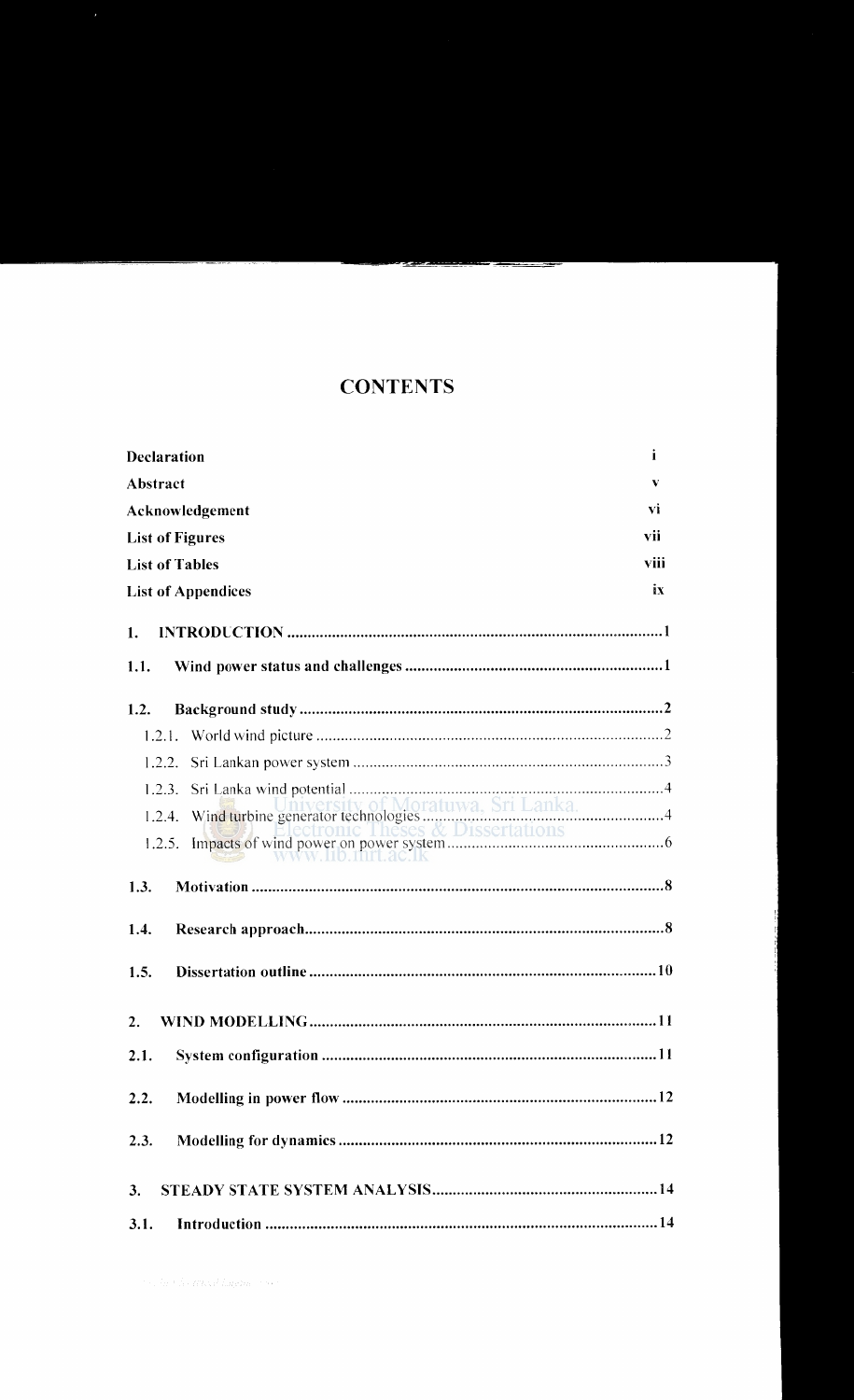| 3.2.                                                                   |
|------------------------------------------------------------------------|
| 3.3.                                                                   |
|                                                                        |
|                                                                        |
| 3.4.                                                                   |
| 3.5.                                                                   |
| 4.                                                                     |
| 4.1.                                                                   |
| 4.2.                                                                   |
|                                                                        |
|                                                                        |
|                                                                        |
| 4.3.                                                                   |
| University of Moratuwa, Sri Lanka.                                     |
| Methodology and Results meses we preservations communicated 21<br>4.4. |
| 4.4.1. System analysis - Year 2010. Manufacture - 22                   |
|                                                                        |
|                                                                        |
|                                                                        |
| 5.                                                                     |
| 5.1.                                                                   |
| 5.2.                                                                   |
| 5.3.                                                                   |
| 5.3.1.                                                                 |
| 5.3.2.                                                                 |
|                                                                        |
|                                                                        |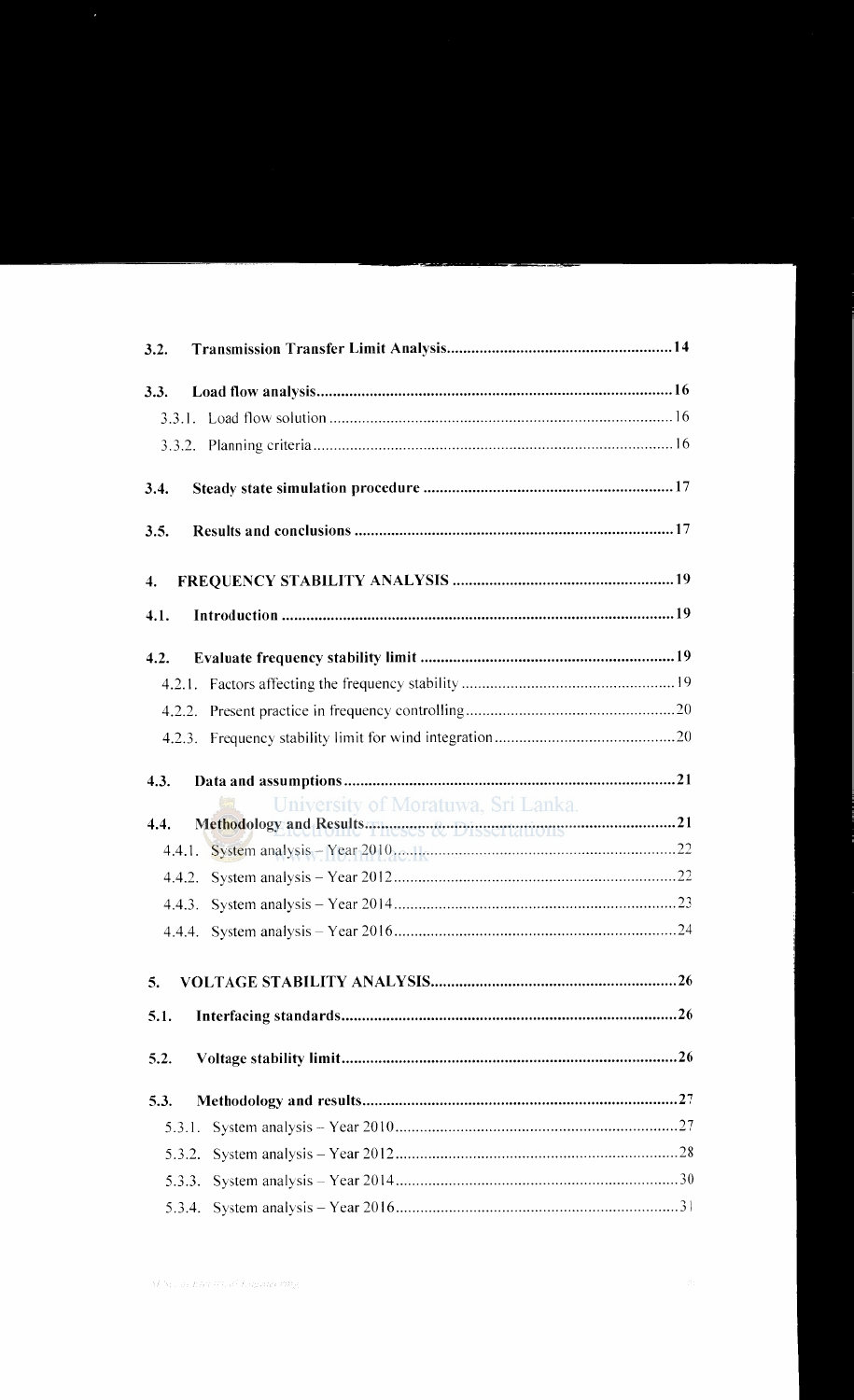| 7. CONCLUSIONS AND FURTHER RESEARCH AREA37 |  |
|--------------------------------------------|--|
|                                            |  |
|                                            |  |
|                                            |  |
|                                            |  |



University of Moratuwa, Sri Lanka. **Electronic Theses & Dissertations** www.lib.mrt.ac.lk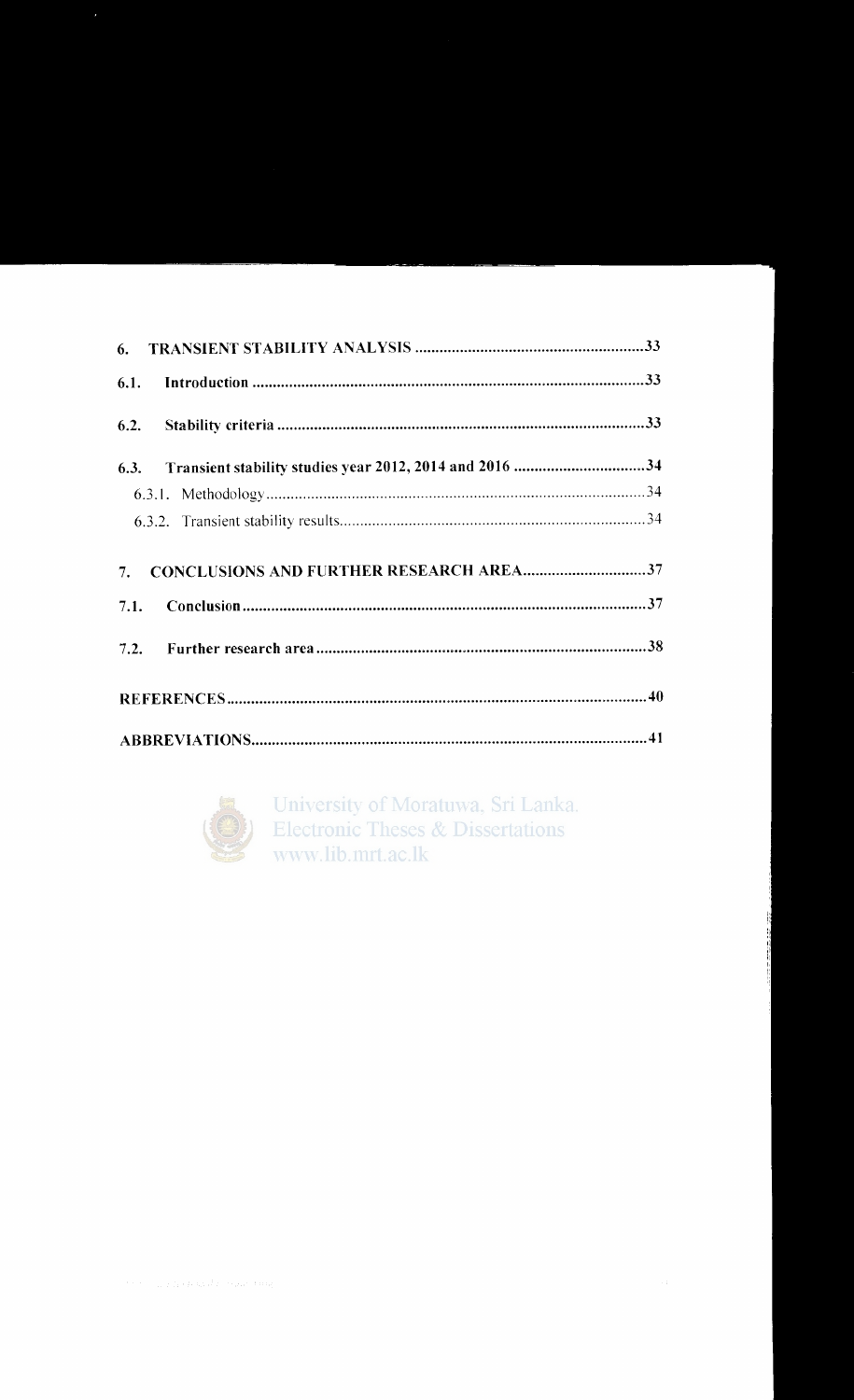#### **Abstract**

The Government of Sri Lanka has declared the importance of developing renewable energy in line with the national policy of maximizing indigenous sources and ensuring fuel diversity. Sri Lanka has exploited hydropower resources to almost its maximum economical potential. Only a limited number of small and medium scale hydropower plants are yet to be developed. and these are already in various stages of development. Therefore, the country is now clearly at a cross road as far as future generation is concerned.

Wind is one of the promising renewable energy options available for grid connected power. In addition, wind-mapping results for Sri Lanka shows a very good wind potential in Kalpitiya area.

This research covers the impact of wind integrations on the power system of Sri Lanka and analyzes the maximum wind penetration levels around Kalpitiya peninsula for the proposed years 2010, 2012, 2014 and 2016 transmission networks.

A steady state system analysis as well as a frequency and voltage stability analysis are used appropriately to figure out the wind penetration limits. Finally, a transient stability analysis is performed to confirm the stable operation of the wind integrated power systems.

The widely known power system simulation software package  $PSS^*E$  is used to model wind turbines and perform steady state and stability analyses.

This research project concludes that 20MW: 70MW. 185MW and 220MW wind absorptions are feasible respectively in the years 2010, 2012, 2014 and 2016 at Puttlam GS/PS. Approximately 30% wind availability is considered for the steady state system analysis. In addition, 5% spinning reserve response on droop is assumed for year 2010 and 2012 and 10% spinning reserve response on droop is assumed for year 2012 and 2014.

Analyzing the most economical wind penetration limit with net work modifications is beyond the scope of this research and is open for further research study.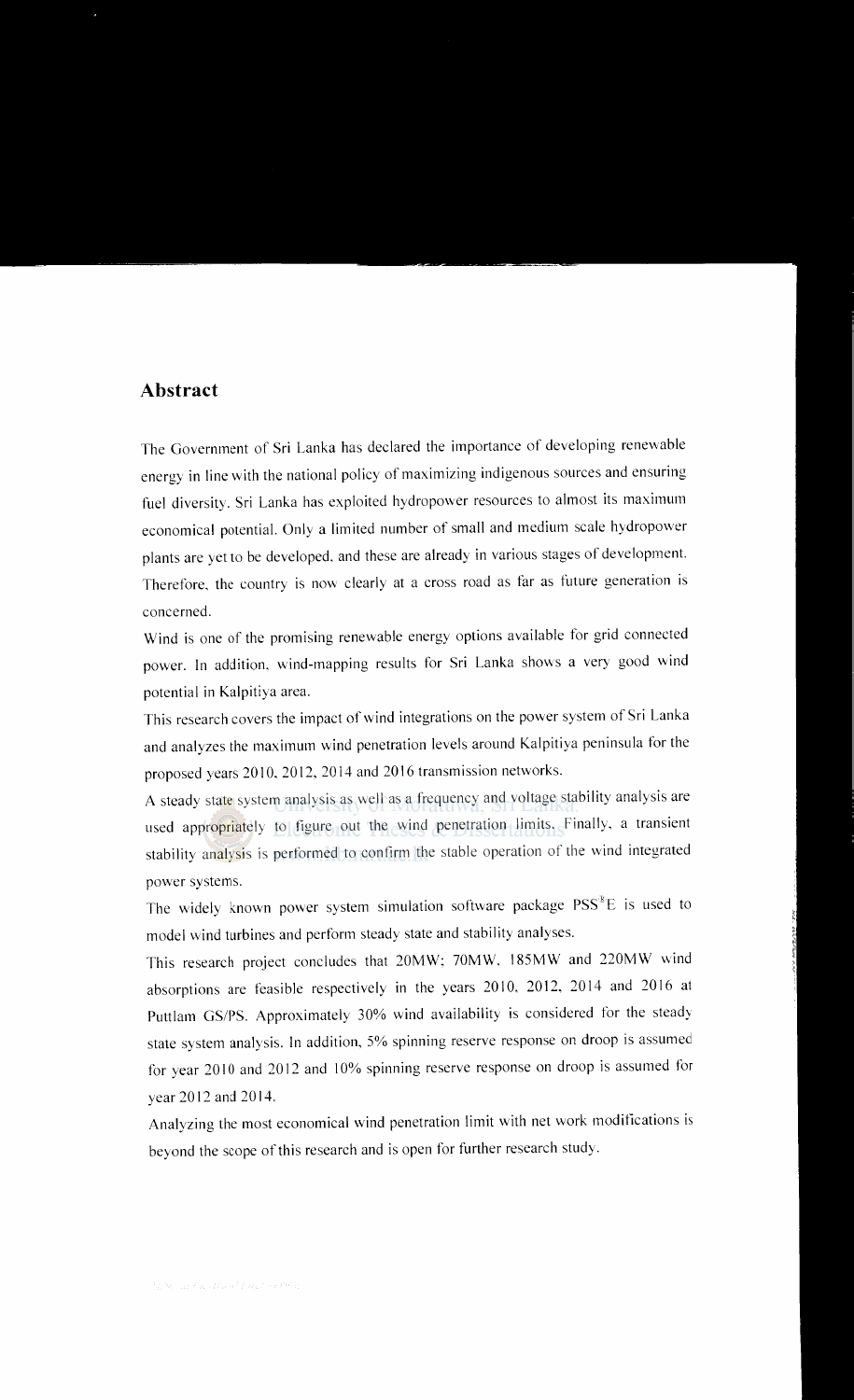#### **Acknowledgement**

Thanks are due first to my supervisor. Dr. J.P. Karunadasa. for his great insights. perspectives. guidance and sense of humor. My sincere thanks also go to the officers in Post Graduate Office. Faculty of Engineering. University of Moratuwa. Sri Lanka for helping in various ways to clarify the things related to my academic work in time with excellent cooperation and guidance. Sincere gratitude is also extended to those who serve in the Department of Electrical Engineering office.

The author extends sincere gratitude to the officers in Transmission Planning Branch. Ceylon Electricity Board for their guidance and support.

This dissertation would not have been possible unless the understanding. encouragement and patience provided by my family. Therefore I owe my deepest gratitude to my family.

Lastly. I am indebted to many individuals- friends and colleagues- who have not been mentioned here personally in making this educational process a success; maybe I could not have made it without your support. Ik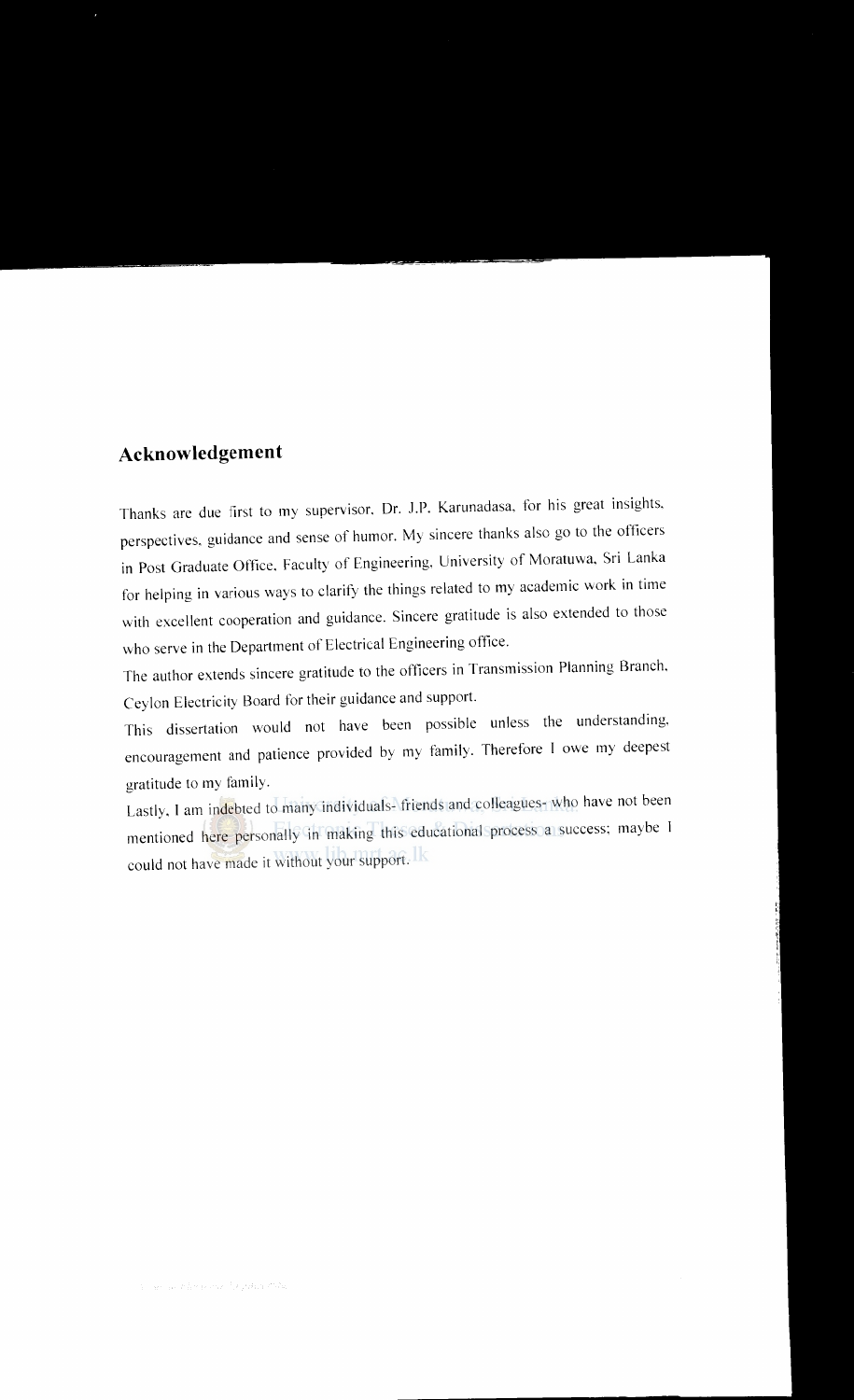## **List of Figures**

| Figure 1.3: Generating systems used in wind turbines: (a) Squirrel cage induction         |
|-------------------------------------------------------------------------------------------|
| generator, (b) Direct drive synchronous generator and (c) Doubly fed                      |
|                                                                                           |
|                                                                                           |
|                                                                                           |
|                                                                                           |
|                                                                                           |
| Figure 3.2: Study system (A) opposing system (B) and interface use in TLTG 15             |
| Figure 4.1: System response at 5% spinning reserve- off peak loading scenario-90MW        |
|                                                                                           |
| Figure 4.2: System frequency response for wind input variations – Year 2012 at            |
| 90MW wind integration level <b>Manufacturer</b> 23<br>UIIIVUISILV OI MOTALUWA, STI LANKA. |
| Figure 4.3: System frequency response for wind input variations - Year 2014 at            |
|                                                                                           |
| Figure 4.4: System frequency response for wind input variations - Year 2016 at            |
|                                                                                           |
|                                                                                           |
|                                                                                           |
|                                                                                           |
|                                                                                           |
|                                                                                           |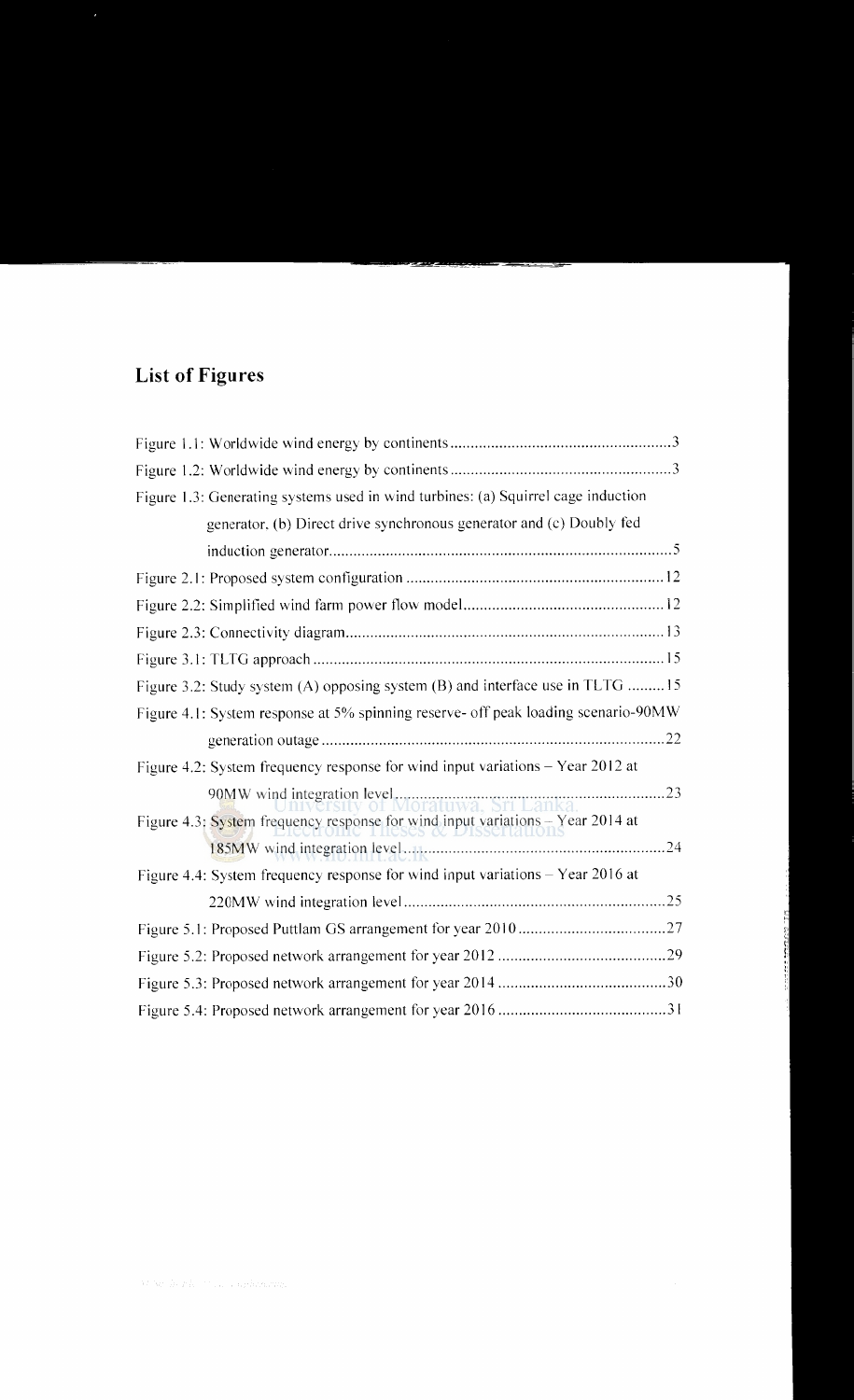### **List of Tables**

| Table 3-1 : Study, opposing and interface elements for TLTG analysis 16             |
|-------------------------------------------------------------------------------------|
|                                                                                     |
| Table 3-3: Steady state power absorption capability at Puttlam 132kV level18        |
| Table 3-4: Steady state wind power absorption capability at Puttlam 132kV level  18 |
|                                                                                     |
| Table 5-1: Observed voltage fluctuations at 33kV level of Puttlam GS                |
|                                                                                     |
| Table 5-3: Observed voltage fluctuations at 132kV and 220kV busbars at Puttlam-     |
|                                                                                     |
|                                                                                     |
| Table 5-5: Observed voltage fluctuations and SCC at 132kV and 220kV busbars at      |
| Puttlam-Year 2014 Ly. of Moratuwa Sri Lanka30                                       |
| Table 5-6: Observed voltage fluctuations and SCC at 132kV and 220kV busbars at      |
|                                                                                     |
|                                                                                     |
|                                                                                     |
|                                                                                     |
| Table 6-1: Wind absorption capability of the Sri Lankan power system around Puttlam |
|                                                                                     |